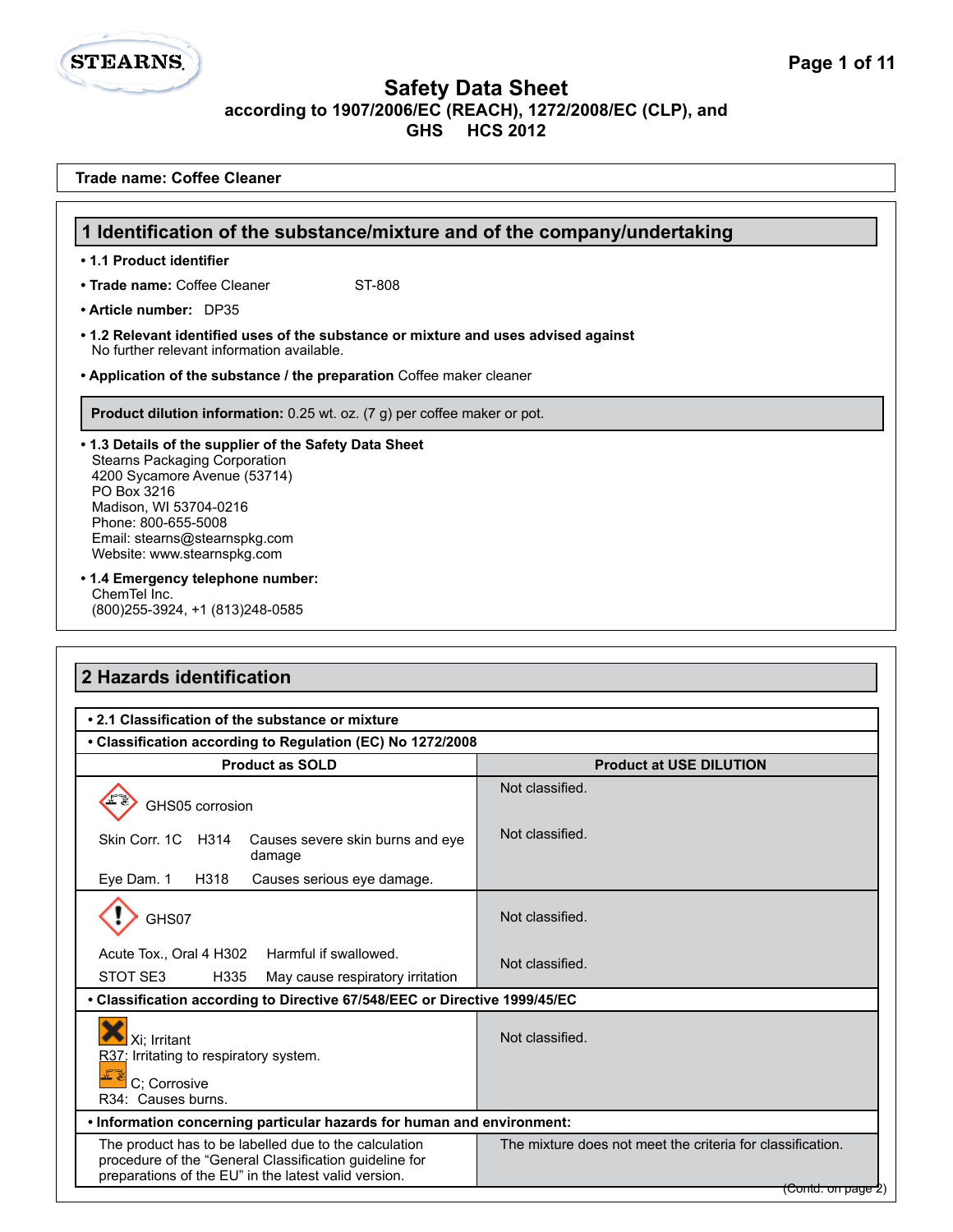| <b>Trade name: Coffee Cleaner</b>                                                                                                                                                                                                                                                                                                                                                                                                                                                                                                                                                                                                                                                                                                                                                                                                  |                                                            |  |  |  |
|------------------------------------------------------------------------------------------------------------------------------------------------------------------------------------------------------------------------------------------------------------------------------------------------------------------------------------------------------------------------------------------------------------------------------------------------------------------------------------------------------------------------------------------------------------------------------------------------------------------------------------------------------------------------------------------------------------------------------------------------------------------------------------------------------------------------------------|------------------------------------------------------------|--|--|--|
| (Contd. from page 1)                                                                                                                                                                                                                                                                                                                                                                                                                                                                                                                                                                                                                                                                                                                                                                                                               |                                                            |  |  |  |
| · Classification system:                                                                                                                                                                                                                                                                                                                                                                                                                                                                                                                                                                                                                                                                                                                                                                                                           |                                                            |  |  |  |
| The classification is according to the latest editions of the EU-lists, and extended by company and literature data.                                                                                                                                                                                                                                                                                                                                                                                                                                                                                                                                                                                                                                                                                                               |                                                            |  |  |  |
| The classification is in accordance with the latest editions of international substances lists, and is supplemented by<br>information from technical literature and by information provided by the company.                                                                                                                                                                                                                                                                                                                                                                                                                                                                                                                                                                                                                        |                                                            |  |  |  |
| • 2.2 Label elements                                                                                                                                                                                                                                                                                                                                                                                                                                                                                                                                                                                                                                                                                                                                                                                                               |                                                            |  |  |  |
| • Labeling according to Regulation (EC) No 1272/2008                                                                                                                                                                                                                                                                                                                                                                                                                                                                                                                                                                                                                                                                                                                                                                               |                                                            |  |  |  |
| <b>Product as SOLD</b>                                                                                                                                                                                                                                                                                                                                                                                                                                                                                                                                                                                                                                                                                                                                                                                                             | <b>Product at USE DILUTION</b>                             |  |  |  |
| The product is classified and labeled according to the CLP<br>regulation.                                                                                                                                                                                                                                                                                                                                                                                                                                                                                                                                                                                                                                                                                                                                                          | The mixture does not meet the criteria for classification. |  |  |  |
| • Hazard pictograms                                                                                                                                                                                                                                                                                                                                                                                                                                                                                                                                                                                                                                                                                                                                                                                                                |                                                            |  |  |  |
| GHS05 GHS07                                                                                                                                                                                                                                                                                                                                                                                                                                                                                                                                                                                                                                                                                                                                                                                                                        | None                                                       |  |  |  |
| · Signal word Danger                                                                                                                                                                                                                                                                                                                                                                                                                                                                                                                                                                                                                                                                                                                                                                                                               | No signal word.                                            |  |  |  |
| • Hazard-determining components of labelling:                                                                                                                                                                                                                                                                                                                                                                                                                                                                                                                                                                                                                                                                                                                                                                                      |                                                            |  |  |  |
| disodium metasilicate, sodium percarbonate                                                                                                                                                                                                                                                                                                                                                                                                                                                                                                                                                                                                                                                                                                                                                                                         | Not applicable.                                            |  |  |  |
| • Hazard statements                                                                                                                                                                                                                                                                                                                                                                                                                                                                                                                                                                                                                                                                                                                                                                                                                |                                                            |  |  |  |
| H314+H318: Causes severe skin burns and serious eye<br>damage.<br>H302: Harmful if swallowed<br>H335: May cause respiratory irritation                                                                                                                                                                                                                                                                                                                                                                                                                                                                                                                                                                                                                                                                                             | Avoid contact with eyes.                                   |  |  |  |
| • Precautionary statements                                                                                                                                                                                                                                                                                                                                                                                                                                                                                                                                                                                                                                                                                                                                                                                                         |                                                            |  |  |  |
| P260 Do not breathe dust<br>P270 Do not eat, drink or smoke when using this product<br>P280 Wear protective gloves / protective clothing / eye                                                                                                                                                                                                                                                                                                                                                                                                                                                                                                                                                                                                                                                                                     | Keep out of reach of children.                             |  |  |  |
| protection.<br>P264 Wash hands thoroughly after handling.                                                                                                                                                                                                                                                                                                                                                                                                                                                                                                                                                                                                                                                                                                                                                                          | Wash hands thoroughly after handling.                      |  |  |  |
| P303+P361+P353+P363+P332+P313 IF ON SKIN (or hair):<br>Take off immediately all contaminated clothing. Rinse skin<br>with water. Wash contaminated clothing before reuse. If<br>skin irritation occurs: Get medical advice/attention.<br>P305+P351+P338+P337+P313: IF IN EYES: Rinse<br>cautiously with water for several minutes. Remove contact<br>lenses, if present and easy to do. Continue rinsing. If eye<br>irritation persists get medical advice/attention<br>P301+330+331 IF SWALLOWED: Rinse mouth. Do NOT<br>induce vomiting.<br>P310 Immediately call a POISON CENTER or doctor/<br>physician<br>P304+340 IF INHALED: Remove victim to fresh air and<br>keep at rest in a position comfortable for breathing<br>P405:Store locked up.<br>P501 Dispose of contents/container in accordance with<br>local regulations. | Get medical attention if symptoms appear.                  |  |  |  |
| • Additional information:                                                                                                                                                                                                                                                                                                                                                                                                                                                                                                                                                                                                                                                                                                                                                                                                          |                                                            |  |  |  |
| 1 percent of the mixture consists of component(s) of<br>unknown toxicity                                                                                                                                                                                                                                                                                                                                                                                                                                                                                                                                                                                                                                                                                                                                                           |                                                            |  |  |  |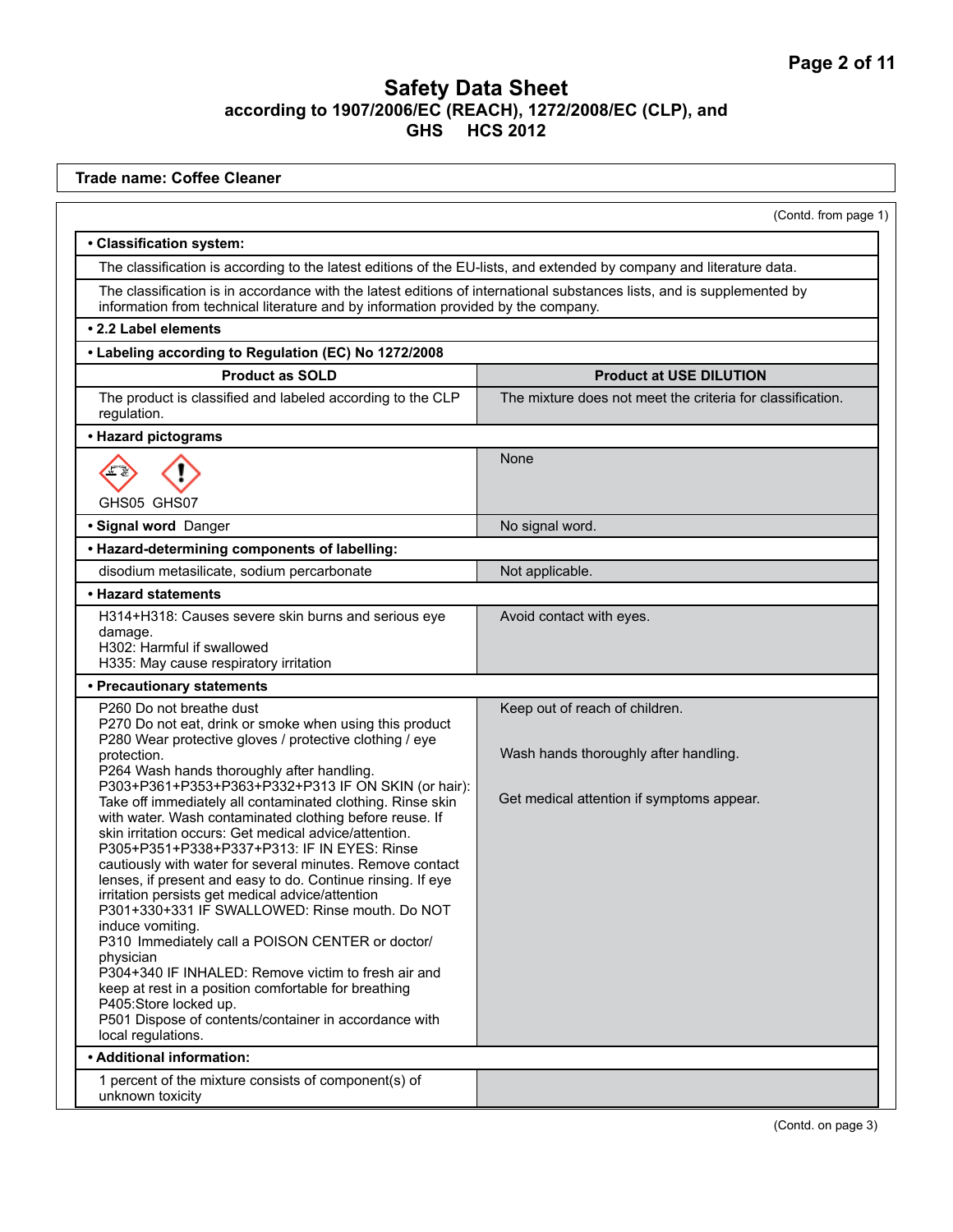**Trade name: Coffee Cleaner**

(Contd. from page 2)

|                                                                  | . Description: Mixture of substances listed below with nonhazardous additions.                  |           |
|------------------------------------------------------------------|-------------------------------------------------------------------------------------------------|-----------|
| • Dangerous components:                                          |                                                                                                 |           |
| CAS: 497-19-8<br>EINECS: 207-838-8<br>Index number: 011-005-00-2 | Sodium Carbonate<br>$X_{Xi}R36$<br>_____________________                                        | < 10%     |
|                                                                  | Eye Irrit. 2A, H319                                                                             |           |
| CAS: 6834-92-0<br>EINECS: 229-912-9                              | disodium metasilicate<br>$E$ <sup>2</sup> C R34; $\times$ Xi R37                                | $<$ 35%   |
| Index number: 014-010-00-8                                       | Skin Corr. 1C, H314                                                                             |           |
|                                                                  | <b>STOT SE 3, H335</b>                                                                          |           |
| CAS: 64-02-8<br>EINECS: 200-573-9                                | Tetrasodium ethylene diamine tetraacetate                                                       | $< 5.0\%$ |
|                                                                  | $\mathsf{X}$ Xn R20/22; $\mathsf{X}$ Xi R38/41                                                  |           |
|                                                                  | Eye Dam. 1, H318                                                                                |           |
| CAS: 15630-89-4                                                  | Skin Irrit. 2, H315; Acute Tox., Oral, Inhal., 4, H302, H332<br>sodium percarbonate             | $<$ 30%   |
| EINECS: 239-707-6                                                | $\overline{\mathsf{X}}$ Xn R22; $\overline{\mathsf{X}}$ Xi R36/38; $\overline{\mathsf{A}}$ O R8 |           |
|                                                                  | Ox. Sol. 2, H272                                                                                |           |
|                                                                  | Acute Tox. Oral 4, H302; Eye Irrit. 2A, H319, Skin Irrit. 2, H315                               |           |

**• Additional information:** For the wording of the listed risk phrases refer to section 16.

| 4 First-aid measures                                                                                                                              |                                                                                                                                               |  |
|---------------------------------------------------------------------------------------------------------------------------------------------------|-----------------------------------------------------------------------------------------------------------------------------------------------|--|
| .4.1 Description of first aid measures                                                                                                            |                                                                                                                                               |  |
| <b>Product as SOLD</b>                                                                                                                            | <b>Product at USE DILUTION</b>                                                                                                                |  |
| • General information:<br>Immediately remove any clothing soiled by the product.                                                                  | No special measures required.                                                                                                                 |  |
| • After inhalation:<br>Supply fresh air; consult doctor in case of complaints.                                                                    | No special measures required. Treat symptomatically.                                                                                          |  |
| • After skin contact:<br>Brush off loose particles from skin.<br>Immediately rinse with water.<br>If skin irritation continues, consult a doctor. | No known effect after skin contact. Rinse with water for a<br>few minutes.                                                                    |  |
| • After eye contact:<br>Remove contact lenses if worn.<br>Rinse opened eve for several minutes under running water.<br>Then consult a doctor.     | No known effect after eye contact. Rinse with water for a<br>few minutes. If irritation persists, get medical attention.<br>(Contd. on page K |  |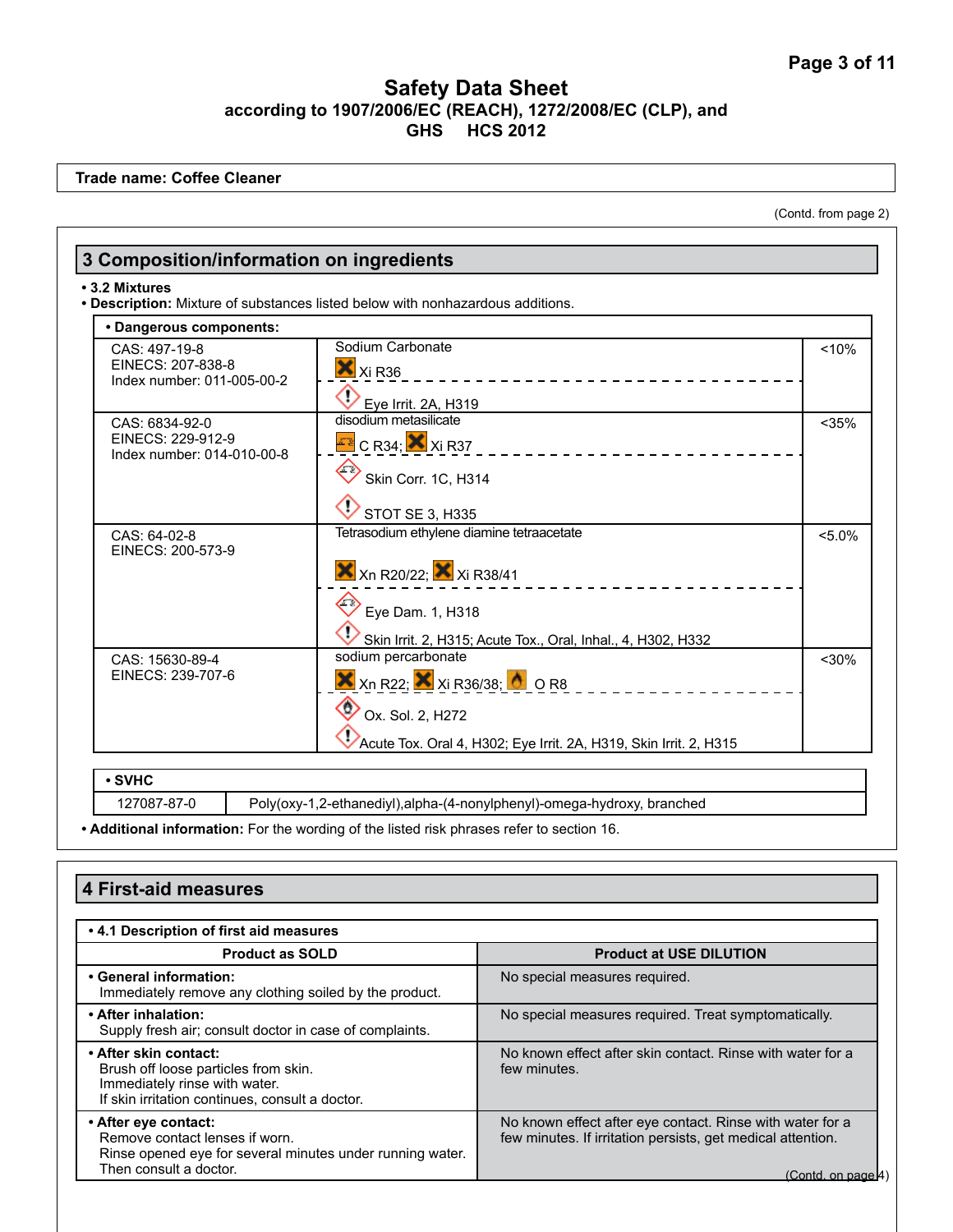| Trade name: Coffee Cleaner                                                                                                                                      |                                            |  |
|-----------------------------------------------------------------------------------------------------------------------------------------------------------------|--------------------------------------------|--|
|                                                                                                                                                                 | (Contd. from page 3)                       |  |
| • After swallowing:<br>Rinse out mouth and then drink plenty of water.<br>Do not induce vomiting; call for medical help immediately.                            | Get medical attention if symptoms occur.   |  |
| • 4.2 Most important symptoms and effects, both acute<br>and delayed<br>Strong caustic effect on skin and mucous membranes.<br>Gastric or intestinal disorders. | No known effects.                          |  |
| • Hazards<br>Danger of gastric perforation.<br>Danger of severe eye injury.                                                                                     | No known effects.                          |  |
| • 4.3 Indication of any immediate medical attention and special treatment needed                                                                                |                                            |  |
| No further relevant information available.                                                                                                                      | No further relevant information available. |  |

# **5 Fire-fighting measures**

- **5.1 Extinguishing media**
- **Suitable extinguishing agents:** Use fire extinguishing methods suitable to surrounding conditions.
- **For safety reasons unsuitable extinguishing agents:** None.
- **5.2 Special hazards arising from the substance or mixture**  Formation of toxic gases is possible during heating or in case of fire.
- **5.3 Advice for firefighters**
- **Protective equipment:** Wear self-contained respiratory protective device.
- Wear fully protective suit.
- **Additional information** No further relevant information available.

# **6 Accidental release measures**

| • 6.1 Personal precautions, protective equipment and emergency procedures                                                                                                                                                                  |                                                                                                                                                                     |  |
|--------------------------------------------------------------------------------------------------------------------------------------------------------------------------------------------------------------------------------------------|---------------------------------------------------------------------------------------------------------------------------------------------------------------------|--|
| <b>Product as SOLD</b>                                                                                                                                                                                                                     | <b>Product at USE DILUTION</b>                                                                                                                                      |  |
| Use respiratory protective device against the effects of<br>fumes/dust/aerosol.<br>Wear protective equipment. Keep unprotected persons<br>away.<br>Ensure adequate ventilation<br>Product forms slippery surface when combined with water. | Use personal protective equipment as required.                                                                                                                      |  |
| • 6.2 Environmental precautions:                                                                                                                                                                                                           |                                                                                                                                                                     |  |
| Do not allow to enter sewers/ surface or ground water.                                                                                                                                                                                     | Avoid contact of large amounts of spilled material and run off<br>with soil and surface waterways.                                                                  |  |
| .6.3 Methods and material for containment and cleaning up:                                                                                                                                                                                 |                                                                                                                                                                     |  |
| Pick up mechanically.<br>Send for recovery or disposal in suitable receptacles.<br>Clean the affected area carefully; suitable cleaners are:<br>Warm water                                                                                 | Large Spills: Flush area with water. Prevent entry into water-<br>ways.<br>Small Spills: Wipe up with absorbent material.                                           |  |
| • 6.4 Reference to other sections                                                                                                                                                                                                          |                                                                                                                                                                     |  |
| See Section 7 for information on safe handling.<br>See Section 8 for information on personal protection<br>equipment.<br>See Section 13 for disposal information.                                                                          | See Section 7 for information on safe handling.<br>See Section 8 for information on personal protection equip-<br>ment.<br>See Section 13 for disposal information. |  |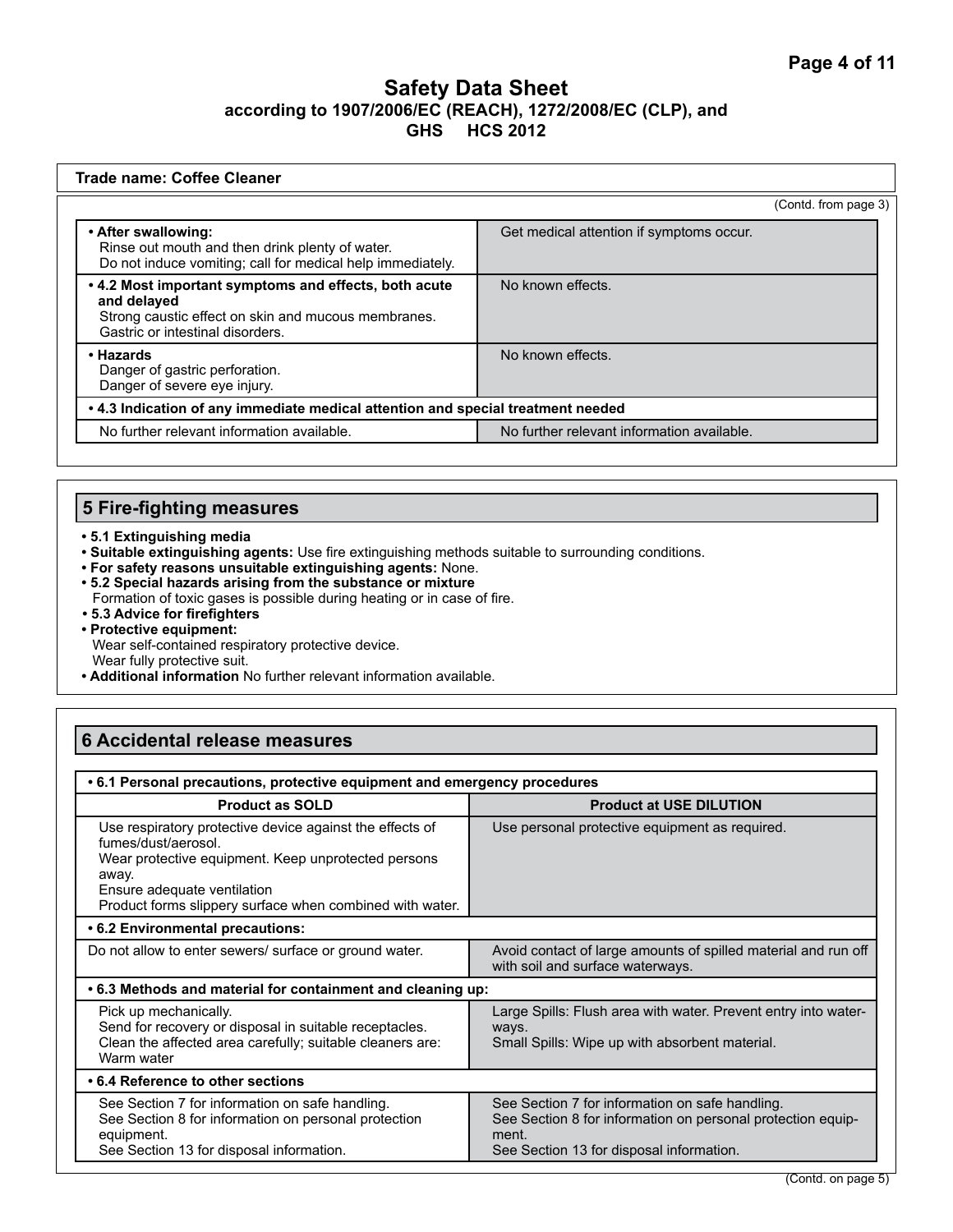**Trade name: Coffee Cleaner**

(Contd. from page 4)

| <b>Product at USE DILUTION</b>                                       |  |  |  |
|----------------------------------------------------------------------|--|--|--|
|                                                                      |  |  |  |
|                                                                      |  |  |  |
|                                                                      |  |  |  |
| No special measures required.                                        |  |  |  |
|                                                                      |  |  |  |
| No special measures required.                                        |  |  |  |
| . 7.2 Conditions for safe storage, including any incompatibilities   |  |  |  |
| • Storage:                                                           |  |  |  |
| • Requirements to be met by storerooms and receptacles:              |  |  |  |
| Keep out of reach of children.                                       |  |  |  |
| . Information about storage in one common storage facility:          |  |  |  |
| No storage precautions necessary.                                    |  |  |  |
| • Further information about storage conditions:                      |  |  |  |
| No storage precautions necessary.                                    |  |  |  |
| . 7.3 Specific end use(s) No further relevant information available. |  |  |  |
|                                                                      |  |  |  |

# **8 Exposure controls/personal protection**

**• Additional information about design of technical facilities:** No further data; see item 7.

#### **Product as SOLD**

#### **• 8.1 Control parameters**

#### **• Ingredients with limit values that require monitoring at the workplace:**

The product does not contain any relevant quantities of materials with critical values that have to be monitored at the workplace.

- **DNELs** No further relevant information available.
- **PNECs** No further relevant information available.
- **Additional information:** The lists valid during the making were used as basis.
- **8.2 Exposure controls**
- **Personal protective equipment:**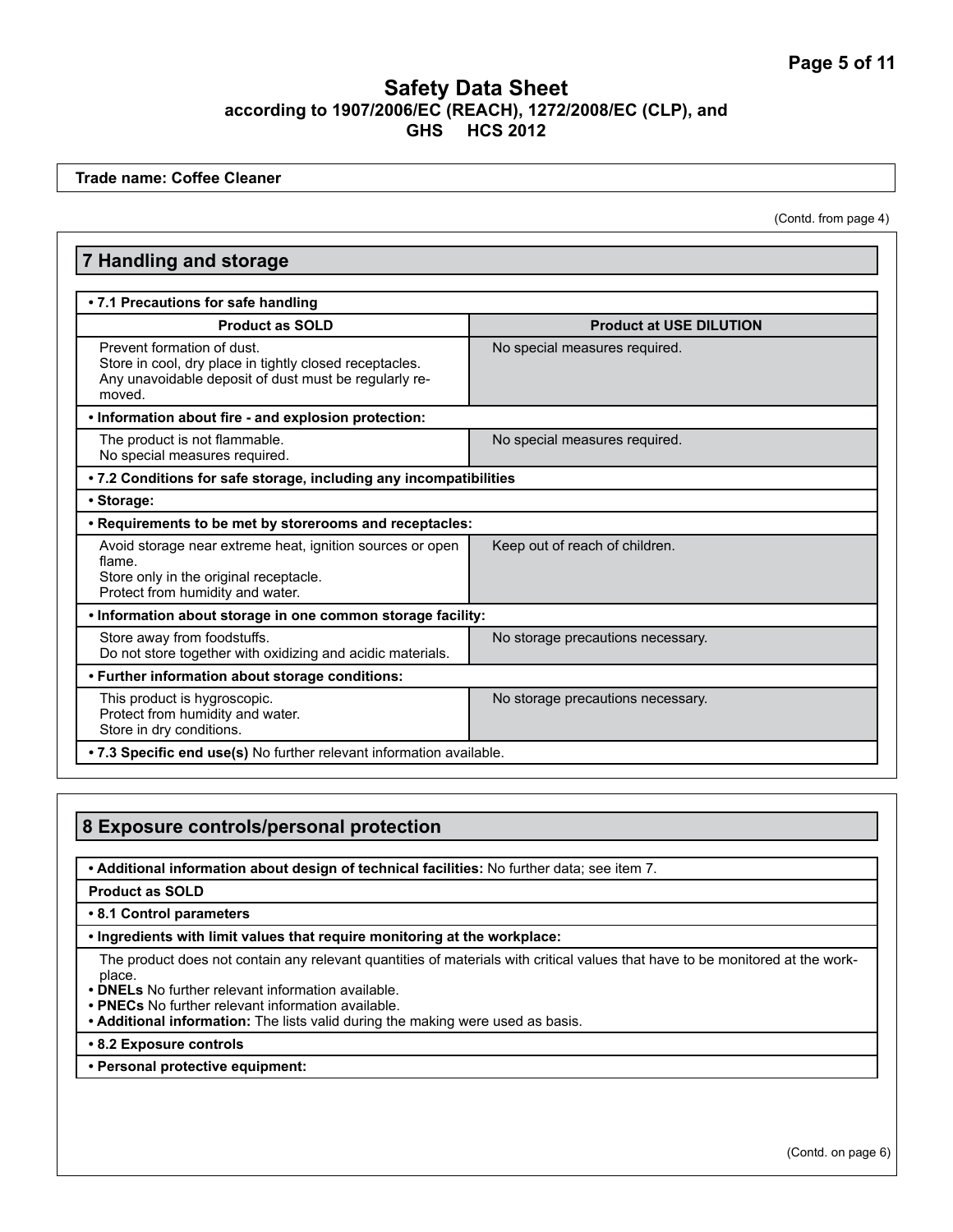**Trade name: Coffee Cleaner** (Contd. from page 5) **Product as SOLD Product at USE DILUTION • General protective and hygienic measures:**  The usual precautionary measures are to be adhered to when handling chemicals. Keep away from foodstuffs, beverages and feed. Immediately remove all soiled and contaminated clothing. Wash hands before breaks and at the end of work. Avoid contact with the eyes and skin. Not required under normal conditions of use. **• Respiratory protection:**  Not required under normal conditions of use. Use suitable respiratory protective device in case of insufficient ventilation. Use suitable respiratory protective device when high concentrations are present. A respirator is not required under normal and intended conditions of use. **• Protection of hands:**  PVC or PE gloves Protective gloves The glove material has to be impermeable and resistant to the product/ the substance/ the preparation. Selection of the glove material on consideration of the penetration times, rates of diffusion and the degradation. No protective equipment is needed under normal conditions. **• Material of gloves** The selection of the suitable gloves does not only depend on the material, but also on further marks of quality and varies from manufacturer to manufacturer. As the product is a preparation of several substances, the resistance of the glove material can not be calculated in advance and has therefore to be checked prior to the application. No protective equipment is needed under normal conditions. **• Penetration time of glove material** The exact break through time has to be found out by the manufacturer of the protective gloves and has to be observed. No protective equipment is needed under normal conditions. **• Eye protection:**  Contact lenses should not be worn. Safety glasses No protective equipment is needed under normal conditions. **• Body protection:**  Protective work clothing No protective equipment is needed under normal conditions. **• Limitation and supervision of exposure into the environment** No further relevant information available. No further relevant information available. **• Risk management measures** See Section 7 for additional information. No further relevant information available. See Section 7 for additional information. No further relevant information available.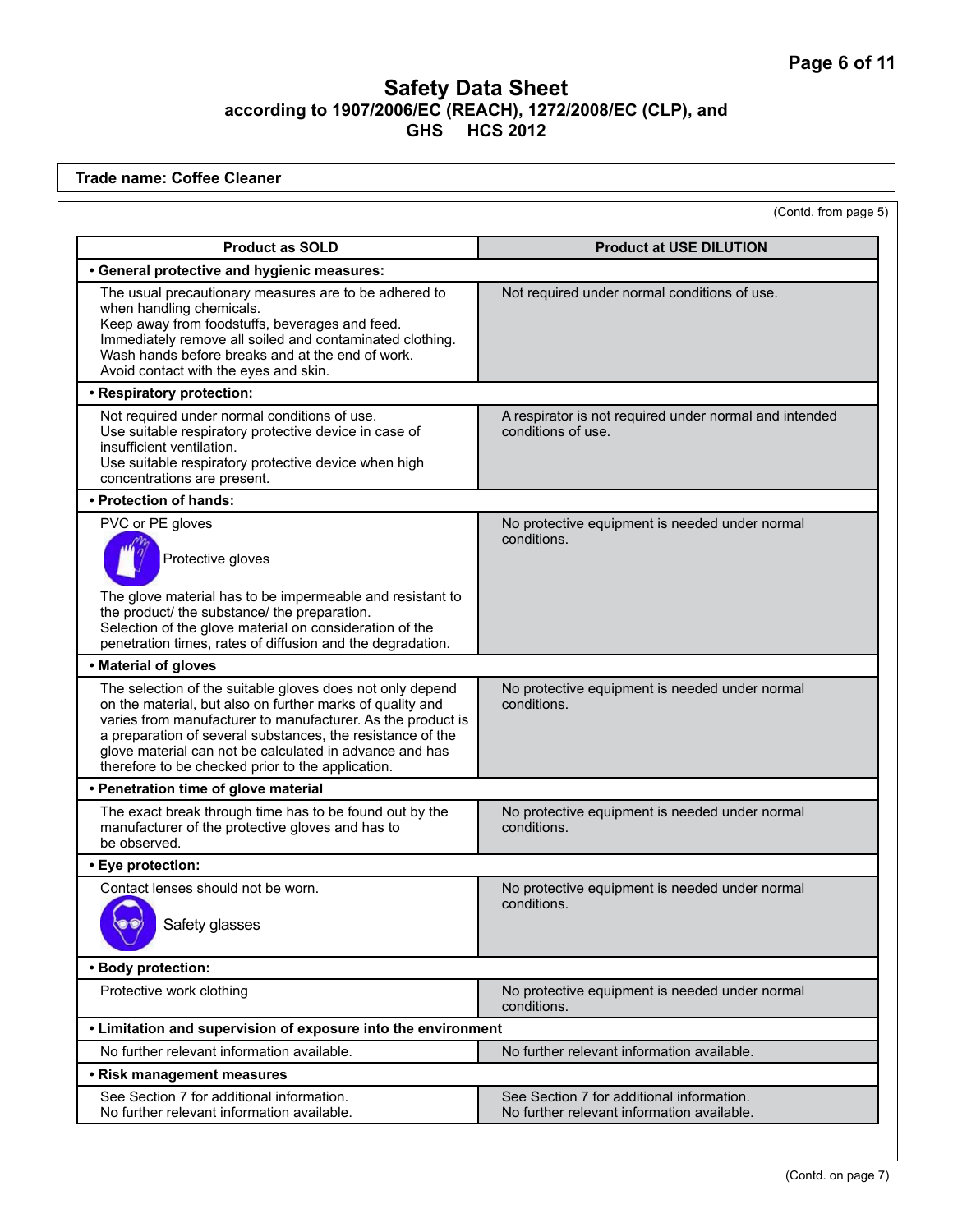**Trade name: Coffee Cleaner**

(Contd. from page 6)

| 9 Physical and chemical properties                                                                  |                                                                      |                                                                                   |  |  |
|-----------------------------------------------------------------------------------------------------|----------------------------------------------------------------------|-----------------------------------------------------------------------------------|--|--|
|                                                                                                     | <b>Product as SOLD</b>                                               | <b>Product at USE DILUTION</b>                                                    |  |  |
| • 9.1 Information on basic physical and chemical properties                                         |                                                                      |                                                                                   |  |  |
| • General Information<br>• Appearance:<br>Form:<br>Color:<br>• Odor:<br>• Odor threshold:           | Powder<br>White<br>Odorless<br>Not determined.                       | Liguid<br>colorless<br><b>Odorless</b><br>Not determined.                         |  |  |
| • pH-value at 20 °C:                                                                                | Not applicable.                                                      | $10.5 \pm 0.5$                                                                    |  |  |
| • Change in condition<br><b>Melting point/Melting range:</b><br><b>Boiling point/Boiling range:</b> | > 60 °C (decomposition)<br>Not applicable.                           | Not applicable.<br>100° C / 212° F                                                |  |  |
| • Flash point:                                                                                      | Not applicable.                                                      | Not determined.                                                                   |  |  |
| • Flammability (solid, gaseous):                                                                    | Not determined.                                                      | Not applicable.                                                                   |  |  |
| · Ignition temperature:                                                                             | Not determined.                                                      | Not applicable.                                                                   |  |  |
| • Decomposition temperature:                                                                        | >60 °C                                                               | Not applicable.                                                                   |  |  |
| • Self-igniting:                                                                                    | Product is not self-igniting.                                        | Product is not self-igniting.                                                     |  |  |
| • Danger of explosion:                                                                              | Product does not present an<br>explosion hazard.                     | Product does not present an explosion<br>hazard.                                  |  |  |
| • Explosion limits:<br>Lower:<br>Upper:                                                             | Not determined.<br>Not determined.                                   | Not determined.<br>Not determined.                                                |  |  |
| • Vapor pressure at 20 °C:                                                                          | 23 hPa                                                               | Not determined.                                                                   |  |  |
| • Density at 20 °C:<br>• Relative density<br>• Vapor density<br>• Evaporation rate                  | 1.1 $q/cm3$<br>Not determined.<br>Not applicable.<br>Not applicable. | $1.00$ g/cm <sup>3</sup><br>Not determined.<br>Not applicable.<br>Not applicable. |  |  |
| . Solubility in / Miscibility with water:                                                           | Fully soluble in water.                                              | Complete                                                                          |  |  |
| • Partition coefficient<br>(n-octanol/water):                                                       | Not determined.                                                      | Not determined.                                                                   |  |  |
| • Viscosity:<br>Dynamic:<br>Kinematic:                                                              | Not applicable.<br>Not applicable.                                   | Not determined.<br>Not determined.                                                |  |  |
| • 9.2 Other information                                                                             | No further relevant information<br>available.                        | No further relevant information available.                                        |  |  |

# **10 Stability and reactivity**

- **10.1 Reactivity** Not determined.
- **10.2 Chemical stability**
- **Thermal decomposition / conditions to be avoided:**
- No decomposition if used and stored according to specifications.
- **10.3 Possibility of hazardous reactions** No dangerous reactions known.
- **10.4 Conditions to avoid** No further relevant information available.
- **10.5 Incompatible materials:** Reducing agents, combustible substances.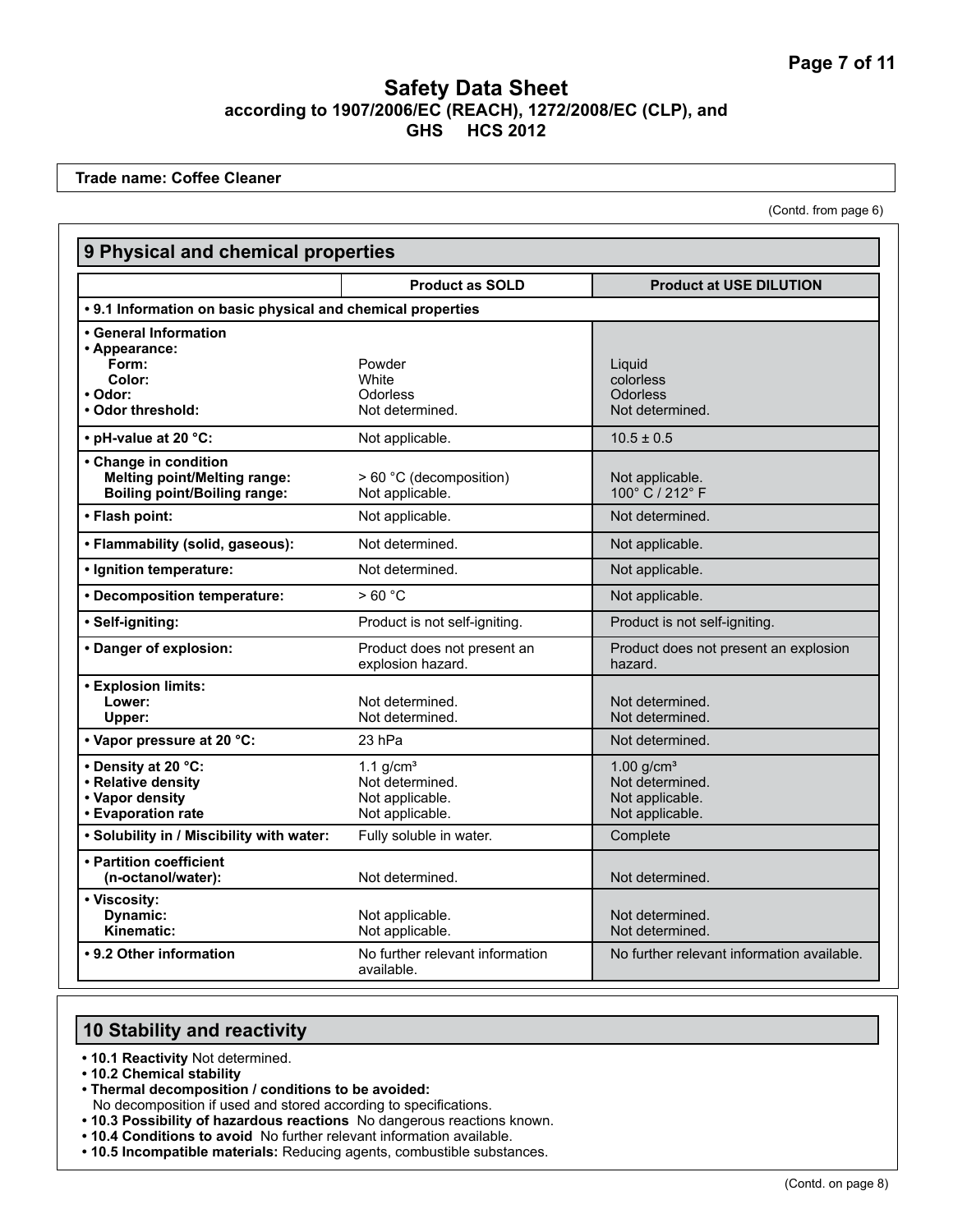**Trade name: Coffee Cleaner**

(Contd. from page 7)

|                                                                        |                                                | <b>11 Toxicological information</b>                                                                                                                                          |                                                          |
|------------------------------------------------------------------------|------------------------------------------------|------------------------------------------------------------------------------------------------------------------------------------------------------------------------------|----------------------------------------------------------|
|                                                                        |                                                | • 11.1 Information on toxicological effects                                                                                                                                  |                                                          |
| <b>Product as SOLD</b>                                                 |                                                |                                                                                                                                                                              | <b>Product at USE DILUTION</b>                           |
|                                                                        | • Acute toxicity:                              |                                                                                                                                                                              | Non-toxic at use-dilution.                               |
|                                                                        | • LD/LC50 values relevant for classification:  |                                                                                                                                                                              |                                                          |
|                                                                        |                                                | 497-19-8 Sodium Carbonate                                                                                                                                                    |                                                          |
| Oral                                                                   | LD50                                           | 4090 mg/kg (rat)                                                                                                                                                             |                                                          |
|                                                                        |                                                | 6834-92-0 disodium metasilicate                                                                                                                                              |                                                          |
| Oral                                                                   | LD50                                           | 1280 mg/kg (rat)                                                                                                                                                             |                                                          |
|                                                                        |                                                | 64-02-08 Tetrasodium Ethylene Diamine Tetraacetate                                                                                                                           |                                                          |
| Oral                                                                   | LD50                                           | 1000-2000 mg/kg (rat)                                                                                                                                                        |                                                          |
|                                                                        | 15630-89-4 Sodium Percarbonate                 |                                                                                                                                                                              |                                                          |
| Oral                                                                   | LD50                                           | 1075 mg/kg (rat)                                                                                                                                                             |                                                          |
|                                                                        | • Primary irritant effect:                     |                                                                                                                                                                              |                                                          |
| • on the skin:<br>Strong caustic effect on skin and mucous membranes.  |                                                |                                                                                                                                                                              | No adverse effects due to skin contact are expected.     |
| • on the eye:<br>Strong irritant with the danger of severe eye injury. |                                                |                                                                                                                                                                              | Direct contact with eyes may cause temporary irritation. |
|                                                                        | • Sensitization: No sensitizing effects known. |                                                                                                                                                                              | No sensitizing effects known.                            |
|                                                                        |                                                | • Additional toxicological information:                                                                                                                                      |                                                          |
|                                                                        |                                                | The product shows the following dangers according to the calculation method of the General EU<br>Classification Guidelines for Preparations as issued in the latest version: |                                                          |
| Irritant                                                               |                                                |                                                                                                                                                                              | Not classified                                           |

# **12 Ecological information**

- **12.1 Toxicity**
- **Aquatic toxicity:** No further relevant information available.
- **12.2 Persistence and degradability** No further relevant information available.
- **12.3 Bioaccumulative potential** No further relevant information available.
- **12.4 Mobility in soil** No further relevant information available.
- **Additional ecological information:**

**• General notes:** Water hazard class 1 (German Regulation) (Self-assessment): slightly hazardous for water Do not allow undiluted product or large quantities of it to reach ground water, water course or sewage system. Water Hazard Class (Self-classification) in the concentrate.

- **12.5 Results of PBT and vPvB assessment**
- **PBT:** Not applicable.
- **vPvB:** Not applicable.
- **12.6 Other adverse effects** No further relevant information available.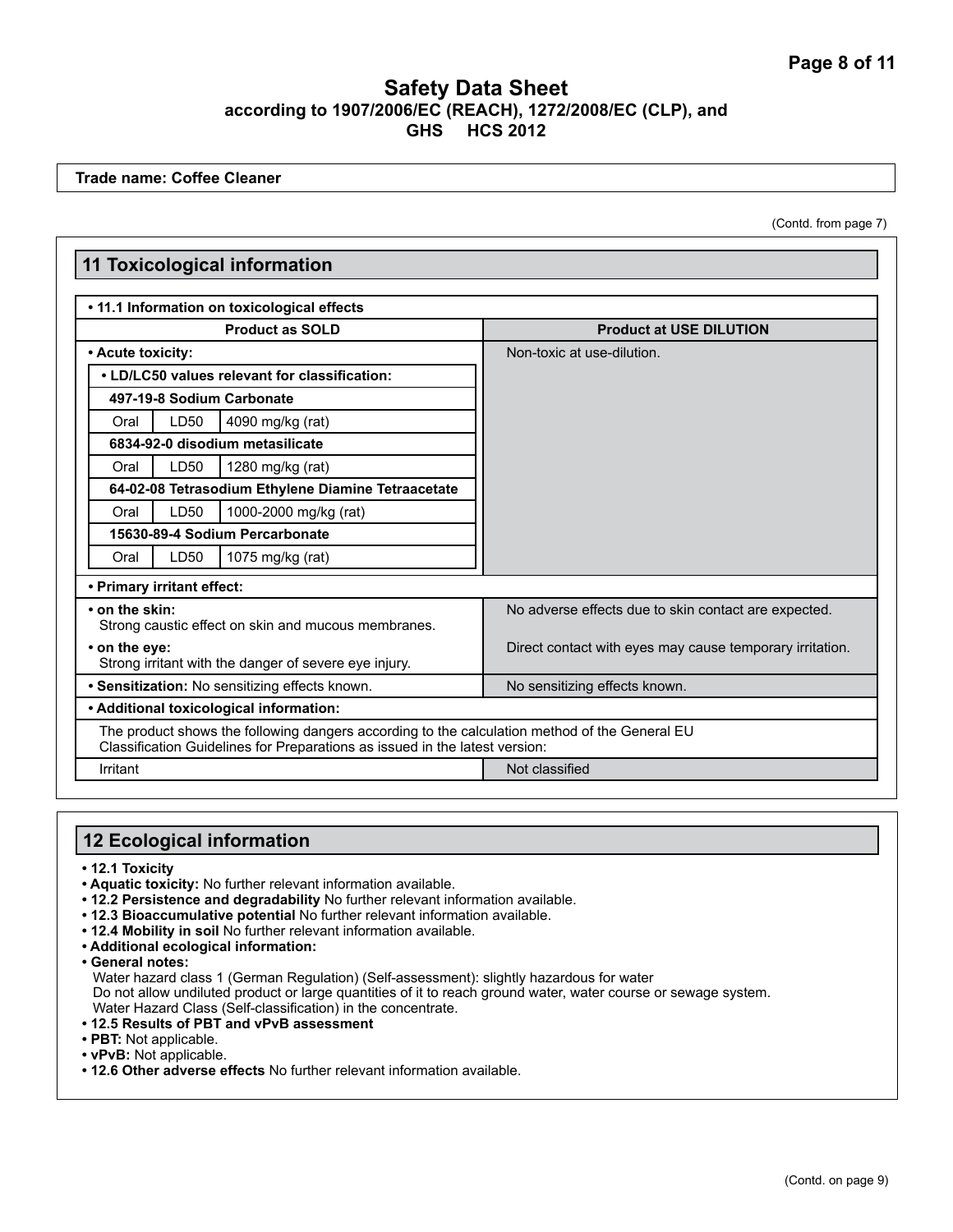**Trade name: Coffee Cleaner**

(Contd. from page 8)

| <b>13 Disposal considerations</b>                                                                                                                   |                                                                                        |  |
|-----------------------------------------------------------------------------------------------------------------------------------------------------|----------------------------------------------------------------------------------------|--|
| • 13.1 Waste treatment methods                                                                                                                      |                                                                                        |  |
|                                                                                                                                                     |                                                                                        |  |
| <b>Product as SOLD</b><br>• Recommendation                                                                                                          | <b>Product at USE DILUTION</b>                                                         |  |
| Small amounts may be diluted with plenty of water and<br>washed away. Dispose of bigger amounts in accordance with<br>Local Authority requirements. | Diluted product can be flushed to sanitary sewer. Discard<br>empty container in trash. |  |
| • Uncleaned packaging:                                                                                                                              |                                                                                        |  |
| • Recommendation: Disposal must be made according to<br>official regulations.                                                                       | Diluted product can be flushed to sanitary sewer. Discard<br>empty container in trash. |  |
| <b>14 Transport information</b>                                                                                                                     |                                                                                        |  |
| <b>Product as SOLD</b>                                                                                                                              |                                                                                        |  |
| • 14.1 UN-Number<br>· DOT, ADR, ADN, IMDG, IATA                                                                                                     | Not applicable.                                                                        |  |
| • 14.2 UN proper shipping name<br>• DOT, ADR, ADN, IMDG, IATA                                                                                       | Cleaning compound, NOI, powder                                                         |  |
| • 14.3 Transport hazard class(es)                                                                                                                   |                                                                                        |  |
| • DOT<br>• Class                                                                                                                                    | Not applicable.                                                                        |  |
| • Label                                                                                                                                             | LTD. QTY.                                                                              |  |
| • 14.4 Packing group<br>• DOT, ADR, IMDG, IATA                                                                                                      | Not applicable.                                                                        |  |
| . 14.5 Environmental hazards:<br>• Marine pollutant:                                                                                                | <b>No</b>                                                                              |  |
| • 14.6 Special precautions for user                                                                                                                 | Not applicable.                                                                        |  |
| . 14.7 Transport in bulk according to Annex II of<br>MARPOL73/78 and the IBC Code                                                                   | Not applicable.                                                                        |  |
| • UN "Model Regulation":<br>Cleaning compound, NOI, powder                                                                                          |                                                                                        |  |
| Product at USE DILUTION Not intended for transport.                                                                                                 |                                                                                        |  |
|                                                                                                                                                     |                                                                                        |  |
| <b>15 Regulatory information</b>                                                                                                                    |                                                                                        |  |
| . 15.1 Safety, health and environmental regulations/legislation specific for the substance or mixture<br>• United States (USA)<br>$\cdot$ SARA      |                                                                                        |  |
| <b>Product as SOLD</b>                                                                                                                              | <b>Product at USE DILUTION</b>                                                         |  |
| • Section 313 (Specific toxic chemical listings):                                                                                                   |                                                                                        |  |
| 7601-54-9<br>trisodium orthophosphate                                                                                                               | Not applicable.                                                                        |  |

(Contd. on page 10)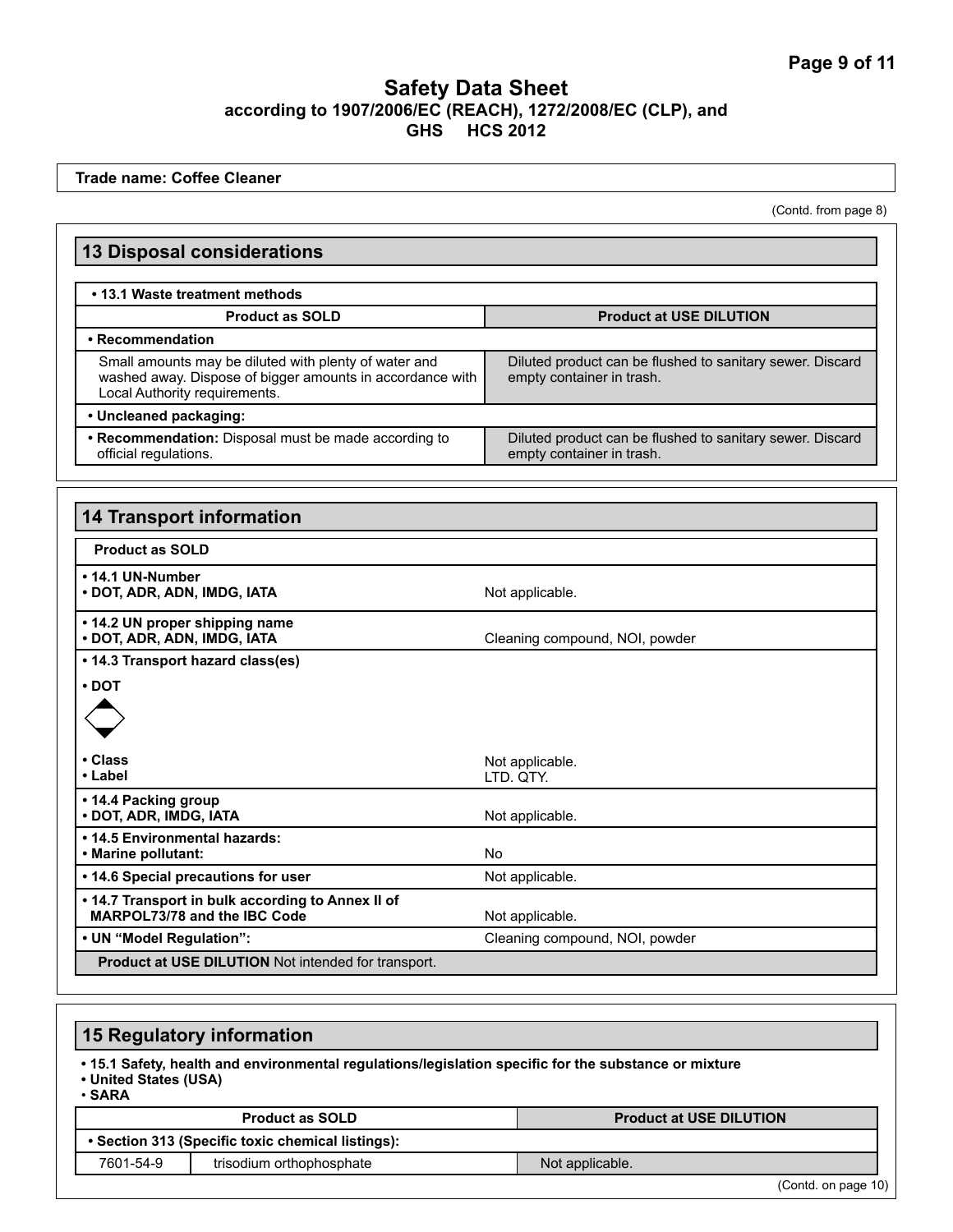**Trade name: Coffee Cleaner**

|                                  |                                                                            | (Contd. from page 9)               |
|----------------------------------|----------------------------------------------------------------------------|------------------------------------|
|                                  | <b>Product as SOLD</b>                                                     | <b>Product at USE DILUTION</b>     |
|                                  | • TSCA (Toxic Substances Control Act):                                     |                                    |
| All ingredients are listed.      |                                                                            | All ingredients are listed.        |
|                                  | • Proposition 65 (California):                                             |                                    |
|                                  | • Chemicals known to cause cancer:                                         |                                    |
|                                  | None of the ingredients is listed.                                         | None of the ingredients is listed. |
|                                  | • Chemicals known to cause reproductive toxicity for females:              |                                    |
|                                  | None of the ingredients is listed.                                         | None of the ingredients is listed. |
|                                  | • Chemicals known to cause reproductive toxicity for males:                |                                    |
|                                  | None of the ingredients is listed.                                         | None of the ingredients is listed. |
|                                  | • Chemicals known to cause developmental toxicity:                         |                                    |
|                                  | None of the ingredients is listed.                                         | None of the ingredients is listed. |
| <b>• Carcinogenic Categories</b> |                                                                            |                                    |
|                                  | • EPA (Environmental Protection Agency)                                    |                                    |
|                                  | None of the ingredients is listed.                                         | None of the ingredients is listed. |
|                                  | • IARC (International Agency for Research on Cancer)                       |                                    |
|                                  | None of the ingredients is listed.                                         | Not applicable.                    |
|                                  | . TLV (Threshold Limit Value established by ACGIH)                         |                                    |
|                                  | None of the ingredients is listed.                                         | None of the ingredients is listed. |
|                                  | . NIOSH-Ca (National Institute for Occupational Safety and Health)         |                                    |
|                                  | None of the ingredients is listed.                                         | None of the ingredients is listed. |
|                                  | • OSHA-Ca (Occupational Safety & Health Administration)                    |                                    |
|                                  | None of the ingredients is listed.                                         | All ingredients are listed.        |
| • Canada                         |                                                                            |                                    |
|                                  | • Canadian Domestic Substances List (DSL)                                  |                                    |
| All ingredients are listed.      |                                                                            | All ingredients are listed.        |
|                                  | Canadian Ingredient Disclosure list (limit 0.1%)                           |                                    |
|                                  | None of the ingredients is listed.                                         | None of the ingredients is listed. |
|                                  | • Canadian Ingredient Disclosure list (limit 1%)                           |                                    |
| 497-19-8                         | Sodium Carbonate                                                           | Not applicable.                    |
| 6834-92-0                        | disodium metasilicate                                                      | Not applicable.                    |
| 64-02-08                         | Tetrasodium Ethylene Diamine Tetraacetate                                  | Not applicable.                    |
| 15630-89-4                       | Sodium Percarbonate                                                        | Not applicable.                    |
| • National regulations:          |                                                                            |                                    |
|                                  | • Other regulations, limitations and prohibitive regulations               |                                    |
|                                  | • Substances of very high concern (SVHC) according to REACH, Article 57    |                                    |
| 127087-87-0                      | Poly(oxy-1,2-ethanediyl),alpha-(4-nonylphenyl)-<br>omega-hydroxy, branched | Not applicable.                    |

(Contd. on page 11)